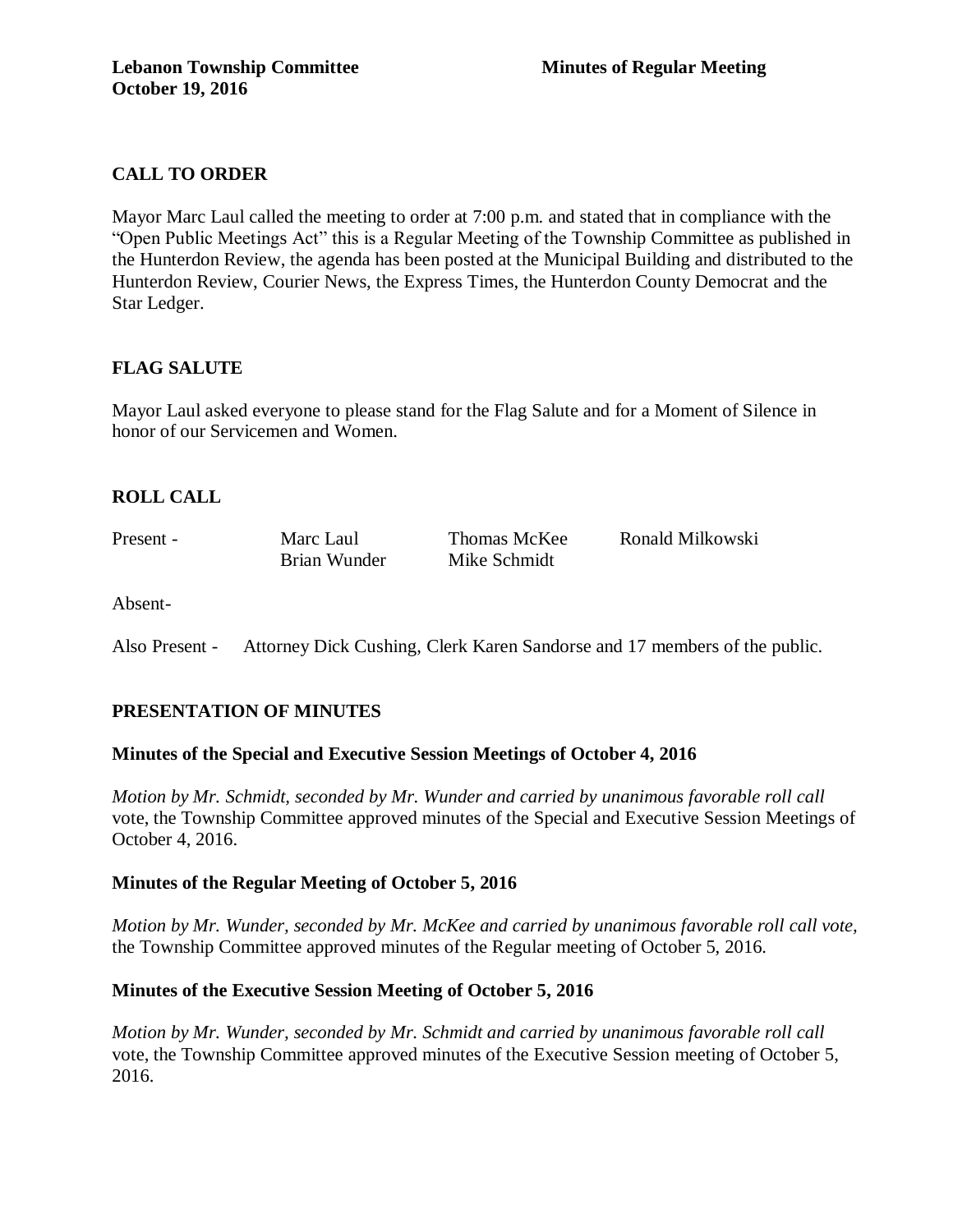LTCM 10/19/2016 Page 2 of 11

#### **PUBLIC COMMENTS – limited to agenda items only.**

*Motion by Mr. Schmidt, seconded by Mr. Wunder and carried by unanimous favorable roll call*  vote, the Township Committee opened the public comment portion of the meeting.

There were no comments from the public.

*Motion by Mr. Wunder, seconded by Mr. Schmidt and carried by unanimous favorable roll call*  vote, the Township Committee closed the public comment portion of the meeting.

### **RESOLUTIONS**

### **Resolution No. 66-2016 – NHVRHSD Referendum Question on November 2016 Ballot**

Mayor Laul stated that representatives from the North Hunterdon-Voorhees High School District were present at the last Committee meeting to answer any questions that the Committee had regarding a referendum question that will be on the November 8, 2016 election ballot. The District has asked for the Committee to adopt a resolution backing the referendum and to encourage the voters to support it also. Mayor Laul stated that the Committee made some changes to the resolution and are going to reconsider the resolution this evening. Mr. Wunder stated that he feels that this is not the venue for the resolution to be endorsed. Mr. Wunder noted that historically the Committee has never been asked to support a high school referendum and he feels that it is not appropriate for the Committee to take action on the matter. Mr. Wunder stated that the question will be on the ballot and although he is glad that the Committee had the opportunity to become more educated about it, voting in support may be improper. Mr. Schmidt stated that he agrees with Mr. Wunder's comments. Mayor Laul stated that he feels that the main issue is for the voters to be educated on the need for the referendum to pass. The motion came before the Township Committee and no motion made so motion died.

### **TOWNSHIP OF LEBANON HUNTERDON COUNTY, NEW JERSEY RESOLUTION NO. 66-2016 In Support of North Hunterdon-Voorhees Regional High School District Board of Education Referendum Question on November 2016 Ballot**

WHEREAS Lebanon Township is a municipality within the North Hunterdon-Voorhees Regional High School District, and students in this municipality attend school in the North Hunterdon-Voorhees Regional High School District in grades 9 through 12;

WHEREAS the North Hunterdon-Voorhees Regional High School District Board of Education has approved a referendum question to be placed on the general election ballot on November 8, 2016,

WHEREAS the projects to be funded upon voter approval include the following, all of which have been reviewed and approved by the New Jersey Department of Education:

- Replacement of most windows at North Hunterdon High School
- Replacement of all windows at Voorhees High School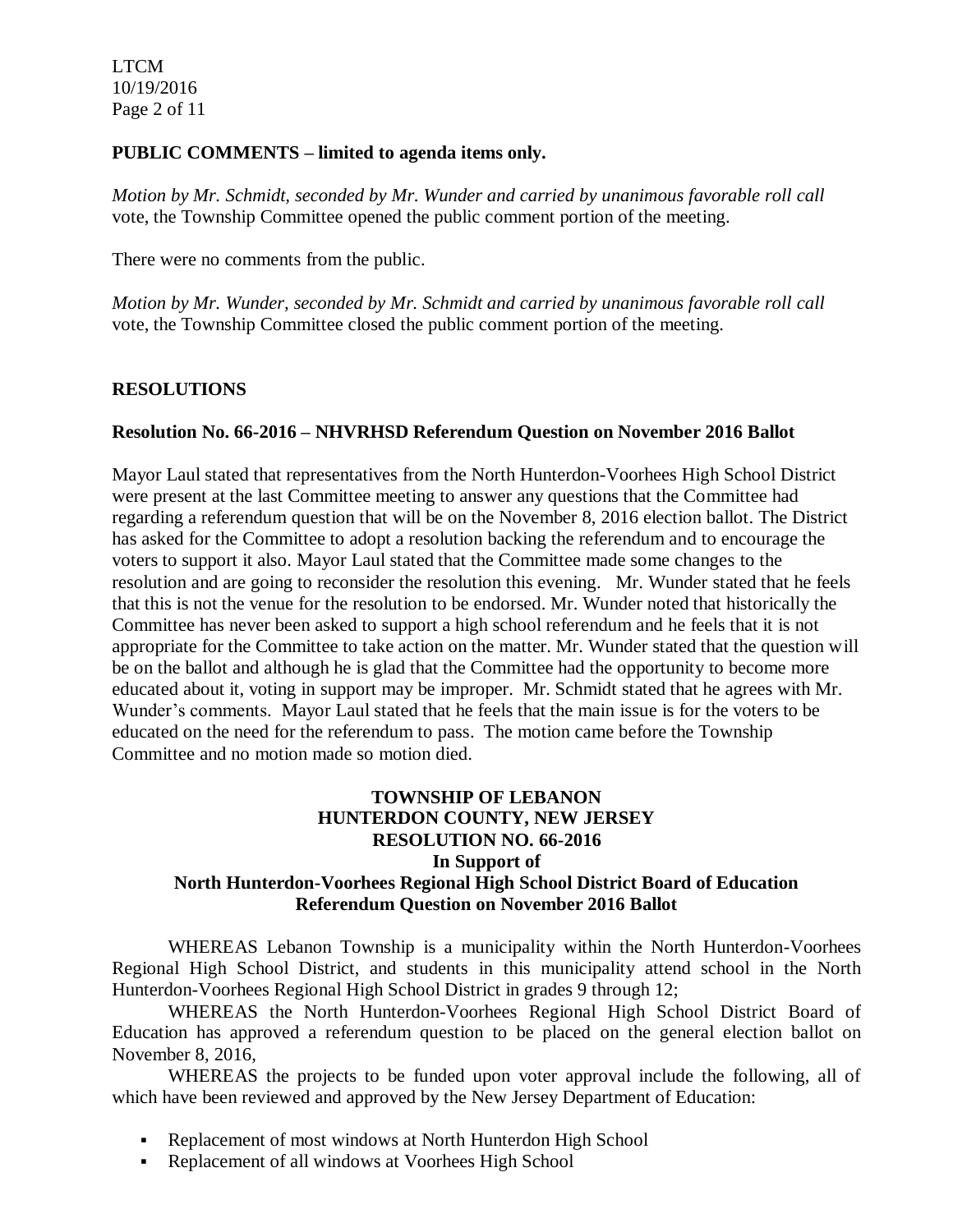LTCM 10/19/2016 Page 3 of 11

- Renovations of the library/technology center at North Hunterdon High School
- Renovations of the library/technology center at Voorhees High School
- Upgrades to HVAC (heating, ventilation, air conditioning) system at North Hunterdon High School
- Replacement of the stadium visitor bleachers with ADA upgrades at Voorhees High School
- Replacement of stadium visitor/band bleachers and tennis court bleachers at North Hunterdon High School
- ADA accessibility to home stadium bleachers at Voorhees High School
- Renovation of the athletic field house at North Hunterdon High School

WHEREAS the Board of Education affirms that the proposed projects would benefit all students of the North Hunterdon-Voorhees Regional High School District, including students residing in Lebanon Township;

WHEREAS the Board of Education declares that the total estimated cost of the proposed projects is not to exceed \$9,743,000; and if the referendum is approved, the State of New Jersey will provide \$2,888,800 in debt service aid, reducing the cost of the projects to be borne by local taxpayers to \$6,854,200; and such state aid will be granted only if the referendum receives voter approval;

WHEREAS, it is understood, that simultaneous with the issuance of bonds for the projects, the North Hunterdon-Voorhees Regional High School District will retire its existing debt on previous projects, which existing debt required a larger annual debt service payment than the proposed projects; and therefore the proposed projects will result in NO ADDITIONAL TAXES for local taxpayers;

NOW, THEREFORE, BE IT RESOLVED that the Township Committee of the Township of Lebanon finds that the projects listed above at North Hunterdon and Voorhees High Schools would benefit all students in the regional high school district, including students residing in Lebanon Township; and

BE IT FURTHER RESOLVED that the Township Committee urges voters to become informed with the referendum question that will be on the November 8, 2016 ballot; and

BE IT FURTHER RESOLVED that a copy of this Resolution shall be sent to the Board Secretary of the North Hunterdon-Voorhees Regional High School District Board of Education, and a copy shall be attached to the minutes of this meeting of the Township Committee and published on the website of Lebanon Township.

### **Resolution No. 68-2016 - Tax Exempt Fully Disabled Veteran**

Resolution is tabled to the November 2, 2016 meeting to obtain a legal opinion from Attorney Cushing. Attorney Cushing will follow up with the Tax Assessor.

> **TOWNSHIP OF LEBANON COUNTY OF HUNTERDON STATE OF NEW JERSEY RESOLUTION NO. 68-2016 TAX EXEMPT FULLY DISABLED VETERAN**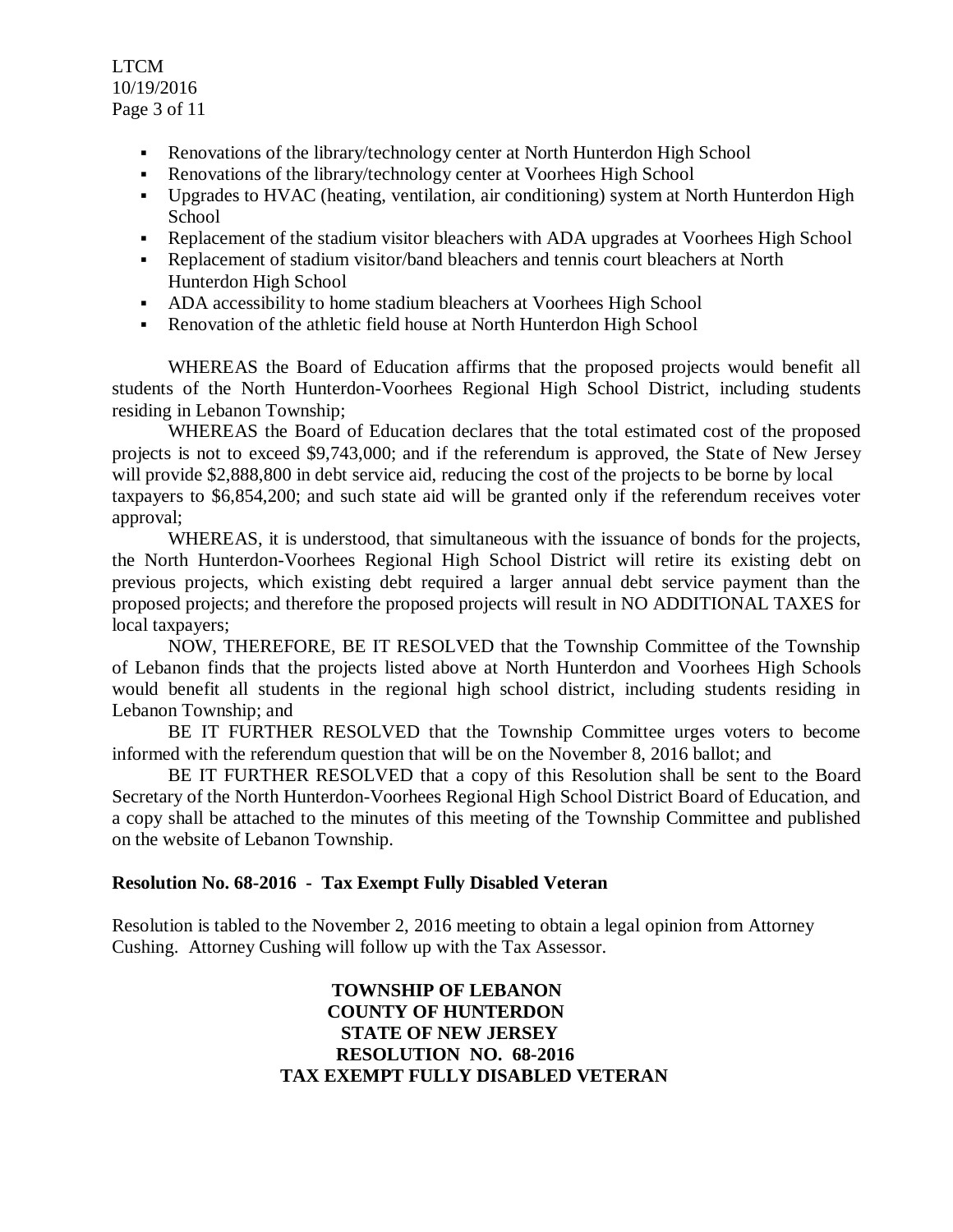### **Resolution No. 71-2016 - Hunterdon County Multi-Jurisdictional Hazard Mitigation Plan**

It was decided that the Point of Contact and the Alternate Point of Contact for the Plan should be listed as the Mayor and the Deputy Mayor for the Township.

*Motion by Mr. Schmidt, seconded by Mr. McKee and carried by unanimous favorable roll call vote,* the Township Committee approved Resolution No. 71-2016 as written below.

## **TOWNSHIP OF LEBANON COUNTY OF HUNTERDON STATE OF NEW JERSEY RESOLUTION NO. 71-2016 HUNTERDON COUNTY MULTI-JURISDICTIONAL HAZARD MITIGATION PLAN**

WHEREAS the Township of Lebanon, New Jersey, has experienced natural hazards that result in public safety hazards and damage to private and public property;

WHEREAS the hazard mitigation planning process set forth by the State of New Jersey and the Federal Emergency Management Agency offers the opportunity to consider natural hazards and risks, and to identify mitigation actions to reduce future risk;

WHEREAS the New Jersey Office of Emergency Management is providing federal mitigation funds to support development of the mitigation plan;

WHEREAS a *Hazard Mitigation Plan* (HMP) has been developed by the Mitigation Steering and Planning Committees;

WHEREAS the *Hazard Mitigation Plan* includes a prioritized list of mitigation actions including activities that, over time, will help minimize and reduce safety threats and damage to private and public property, and

WHEREAS the draft plan was provided to each participating jurisdiction and was posted on the Hunterdon County website so as to introduce the planning concept and to solicit questions and comments; and to present the HMP and request comments, as required by law, and NOW THEREFORE BE IT RESOLVED by the Township Committee of the Township of Lebanon:

- 1. The *Hunterdon County Multi-Jurisdictional Hazard Mitigation Plan, as submitted to the New Jersey Office of Emergency Management and the Federal Emergency Management Agency on May 20, 2016* by the Hunterdon County Office of Emergency Management, is hereby adopted as an official plan of the Township of Lebanon; minor revisions recommended by the Federal Emergency Management Agency and/or the New Jersey Office of Emergency Management may be incorporated without further action.
- 2. The Township of Lebanon departments identified in the HMP are hereby directed to pursue implementation of the recommended high priority activities that are assigned to their departments.
- 3. Any action proposed by the HMP shall be subject to and contingent upon budget approval, if required, which shall be at the discretion of the Township Committee, and this resolution shall not be interpreted so as to mandate any such appropriations.
- 4. The Hunterdon County OEM Coordinator is designated to coordinate with other offices and shall periodically report on the activities, accomplishments, and progress, and shall prepare an annual progress report to be submitted to the Hunterdon County Office of Emergency Management. The status reports shall be submitted on a yearly basis by a predetermined date as agreed upon by all stakeholders.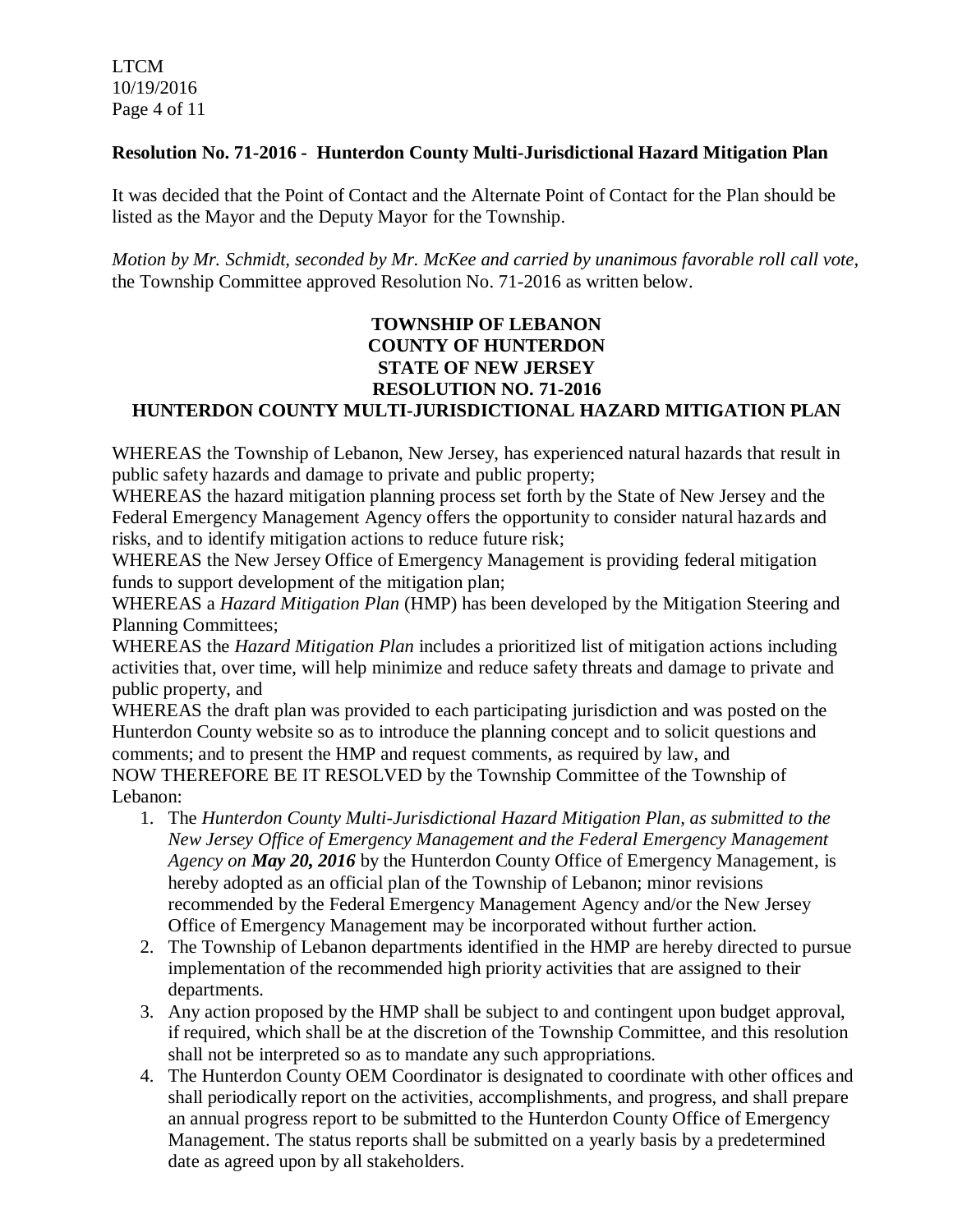LTCM 10/19/2016 Page 5 of 11

#### **Resolution No. 74-2016 – Chapter 159**

*Motion by Mr. Wunder, seconded by Mr. Schmidt and carried by unanimous favorable roll call*  vote, the Township Committee approved Resolution No. 74-2016 as written below.

## **TOWNSHIP OF LEBANON COUNTY OF HUNTERDON STATE OF NEW JERSEY RESOLUTION NO. 74-2016 CHAPTER 159**

**WHEREAS**, N.J.S. 40A4-87 provides that the Director of the Division of Local Government Services may approve the insertion of any special item of revenue in the budget of any county or municipality when such item shall have been made available by law and the amount thereof was not determined at the time of the adoption of the budget, and

**WHEREAS**, said Director may also approve the insertion of an item of appropriation for an equal amount, and

## **SECTION 1**,

**NOW, THEREFORE BE IT RESOLVED** that the Township of Lebanon, Hunterdon County, hereby requests the Director of the Division of Local Government Services to approve the increase of \$ 1,141.59 for an item of revenue in the budget of the year 2016 as follows:

Miscellaneous Revenues –

Revenue Offset with Appropriations – Body Armor Grant

Total with increase to be \$ 1,141.59

## **SECTION 2**,

**BE IT FURTHER RESOLVED** that a like sum of \$ 1,141.59 be and the same is hereby appropriated under the caption of:

General Appropriations - Public & Private Programs Offset by Revenues – Body Armor Grant State/Federal Share \$ 1,141.59 Non State Share \$ Total with increase to be \$ 1,141.59

**FURTHER RESOLVED** that two certified copies of this resolution with a copy of the appropriate documentation be forwarded to the Division of Local Government Services.

### **Resolution No. 75-2016 – Redemption of Tax Sale Certificate –**

*Motion by Mr. Schmidt, seconded by Mr. Wunder and carried by unanimous favorable roll call*  vote, the Township Committee approved Resolution No. 75-2016 as written below.

> TOWNSHIP OF LEBANON COUNTY OF HUNTERDON STATE OF NEW JERSEY RESOLUTION NO. 75-2016 REDEMPTION OF TAX SALE CERTIFICATE

WHEREAS the Tax Collector did sell a Tax Sale Certificate #201301 on October 11<sup>th</sup> 2013 to Ridgeback Ventures, LLC and,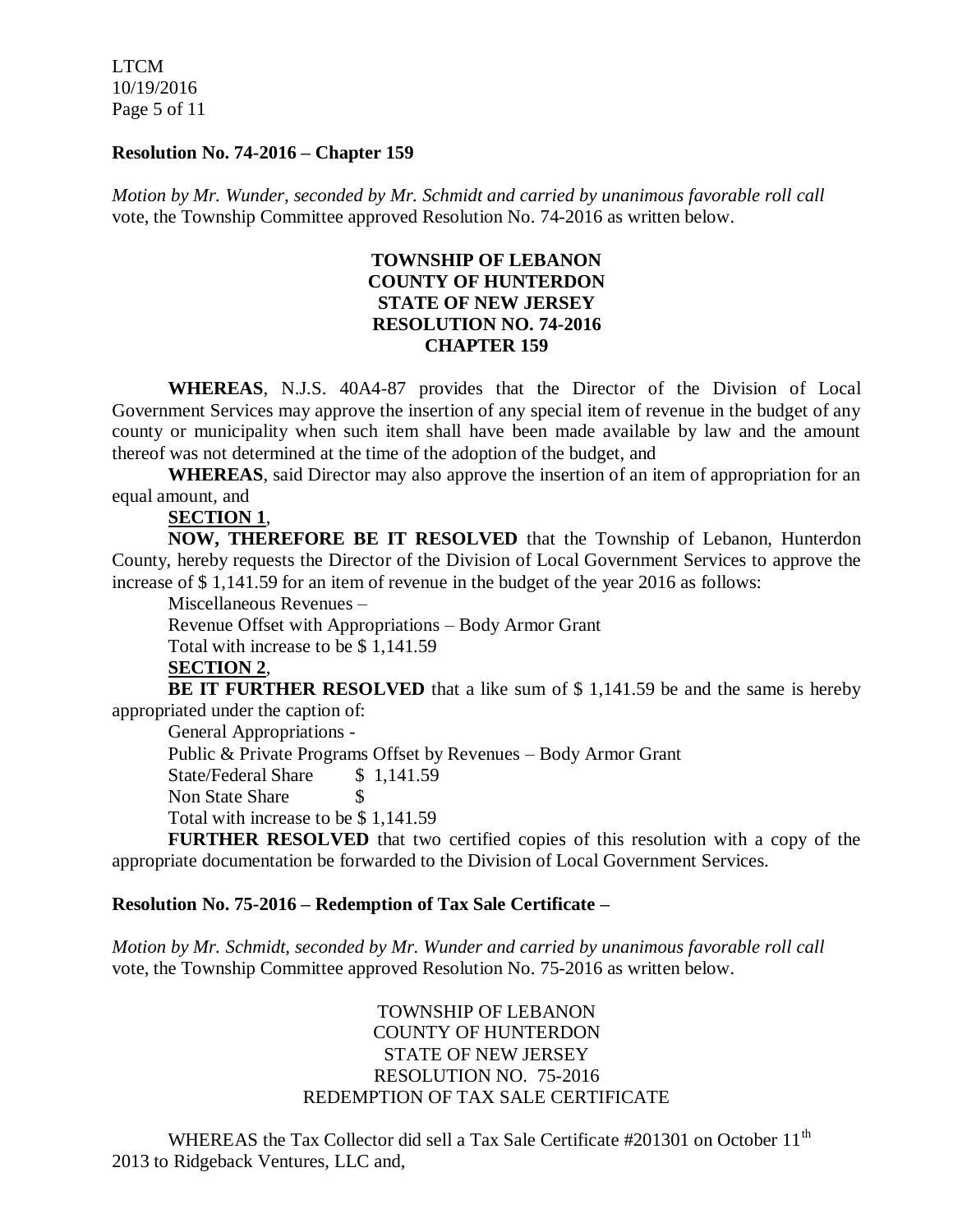LTCM 10/19/2016 Page 6 of 11

WHEREAS the amount of \$14,158.86 has been collected from Gregory Destefano, owner of this property, known as Block 7, Lot 3, Lebanon Township for the redemption of Tax Sale Certificate # 201301.

THEREFORE BE IT RESOLVED that the Treasurer be authorized to prepare and the Mayor, Treasurer and Clerk be authorized to sign a check in the amount of \$14,158.86 for the redemption of this lien, and that this check be delivered to the lien holder:

> Ridgeback Ventures PO Box 503 Mt Freedom NJ 07970

### **OLD BUSINESS**

### **Oath of Office – Robert Plimpton, Police Officer**

Mayor Laul administered the Oath of Office to Robert Plimpton as Police Officer. Officer Plimpton was appointed to serve on the Police Department at the September 21, 2016 meeting.

### **Department of Public Works**

The Township Committee asked the DPW Manager Warren Gabriel to be present to discuss the future needs of the Department.

Mayor Laul asked the DPW Manager what the manpower needs are for the DPW. Mr. Gabriel stated that as long as the two temporary employees remain on for the winter the Department will be in good shape. Mr. Gabriel informed the Committee that the Department is down one dump truck but he can put two mason trucks on the route. Mr. Gabriel explained that it is difficult being down one employee because he would normally clear the municipal office/police department and the fire houses during a storm but now he must cover a route. Mr. Gabriel said that with having the two temporary employees the routes will be covered. One of the temporary employees has his CDL and the other is working on obtaining his; however, this is not a problem as he can work in the mason dump.

Discussion was held on the possibility of hiring full time DPW employees.

Mr. Milkowski stated that the Committee is looking to advertise for full time employees to open up the position to more individuals. The current temporary employees are certainly able to apply for the position also. Mayor Laul stated that the temporary appointments are on a limited time bases so the Committee would like to start the process now in order to have ample time for the hiring process. Mr. Gabriel stated that he feels that the Department does need two more employees to efficiently cover the Township. Mr. Gabriel stated that he should be considered an extra employee in case one of the other employees is absent and he can then cover their route.

Mr. Gabriel stated that he feels that it is an advantage working with the seasonal employees when considering the full time positions because you get to see how the individual works. Mayor Laul stated that it is worth advertising and seeing what options the Township has.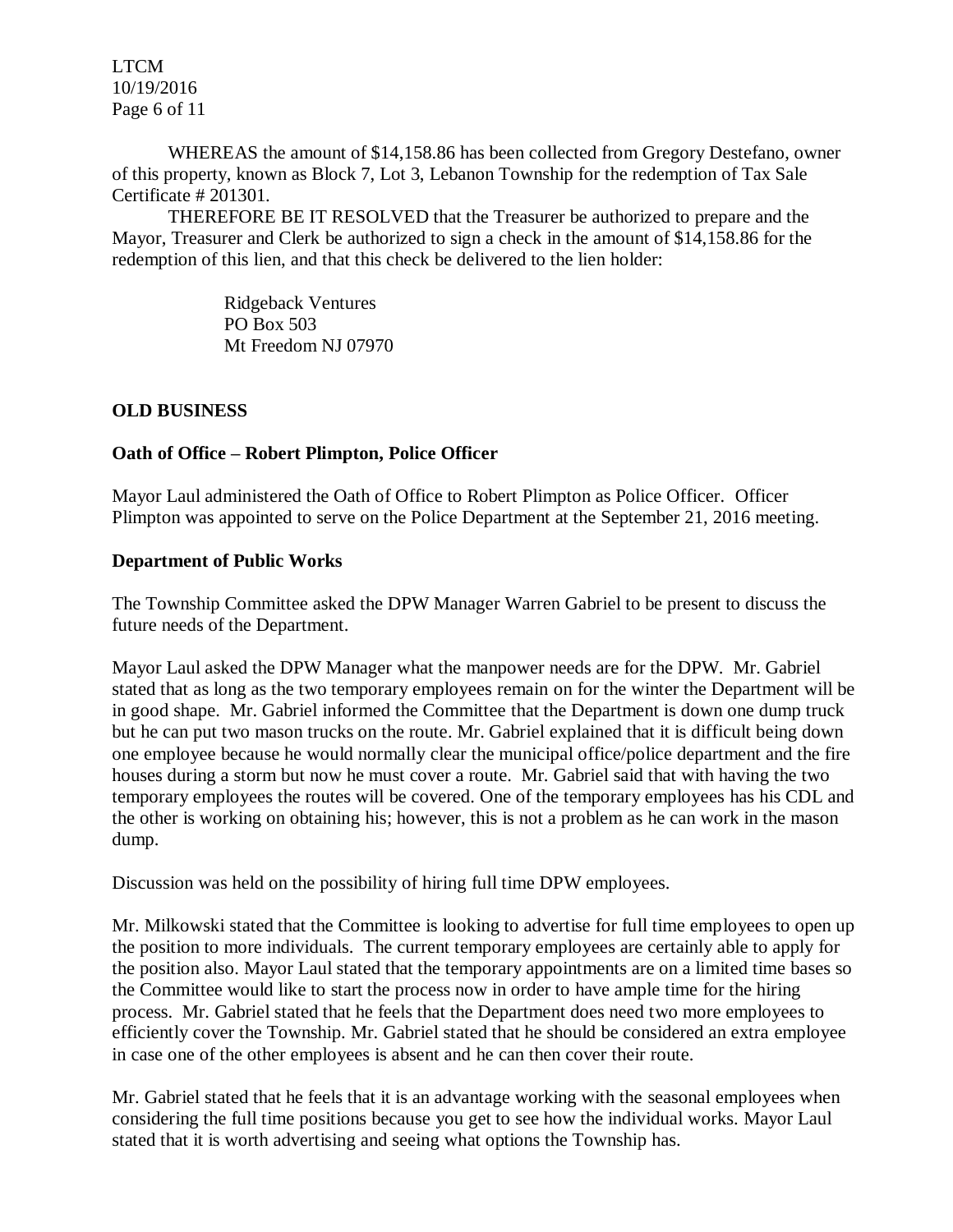LTCM 10/19/2016 Page 7 of 11

Mr. Schmidt stated that the discussion can be had in the spring whether contracting out for a truck and a driver is a long term solution or not. Mr. Schmidt stated that he would like to know what the necessity is for full year staffing as opposed to snow removal times only. Would it be cost effective to contract out for snow removal? Mr. Gabriel stated that he does not feel that contracting out would be beneficial based on the calculations he has put together. He shared the information with the Committee. Mr. Schmidt questioned what the demand is during other times of the year. Mr. Gabriel stated that the employees are needed year round.

Mr. Milkowski asked Mr. Gabriel to look at the entire needs of the Department and work something out. Mr. Schmidt stated that he would like to see the Department function most efficiently; operationally and cost wise. Mr. Gabriel stated that he has spoken to a few municipalities that did at one time contract out for services; however, they have now gotten away from it due to issues with the contractors. The contractors are not familiar with the area and things get damaged. Mayor Laul stated that there is a value in having someone available immediately and he has concerns with the response time of the contractors. Mr. Gabriel stated that there are retainers that may be a factor and if the contractors vehicle should break down, he questions who will cover the route.

*Motion by Mr. Wunder, seconded by Mr. McKee and carried by unanimous favorable roll call vote,* the Township Committee authorized the Clerk to advertise for up to two DPW employees.

## **NEW BUSINESS**

### **Police Chief Correspondence – Sergeant Positions**

*Motion by Mr. Wunder, seconded by Mr. McKee and carried by unanimous favorable roll call vote,* the Township Committee promoted Erik Rautenberg and Christopher Gurneak to the rank of Lebanon Township Police Sergeant contingent upon confirming that there is no notice requirement.

### **Resignation - Township Fire Official Gary Apgar**

*Motion by Mr. Wunder, seconded by Mr. Schmidt and carried by unanimous favorable roll call*  vote, the Township Committee accepted the resignation of Fire Official Gary Apgar with regrets and appreciation.

### **Appointment of Temporary**

*Motion by Mr. McKee, seconded by Mr. Milkowski and carried by unanimous favorable roll call*  vote, the Township Committee appointed Sue Schlesinger as Temporary Acting Fire Official until December 31, 2016 or when the position has been filled. Compensation will be the same salary as currently being paid to Gary Apgar.

*Motion by Mr. McKee, seconded by Mr. Milkowski and carried by unanimous favorable roll call*  vote, the Township Committee authorized the Clerk to advertise for the position of Fire Official.

Attorney Cushing will create an advertisement for the newspaper.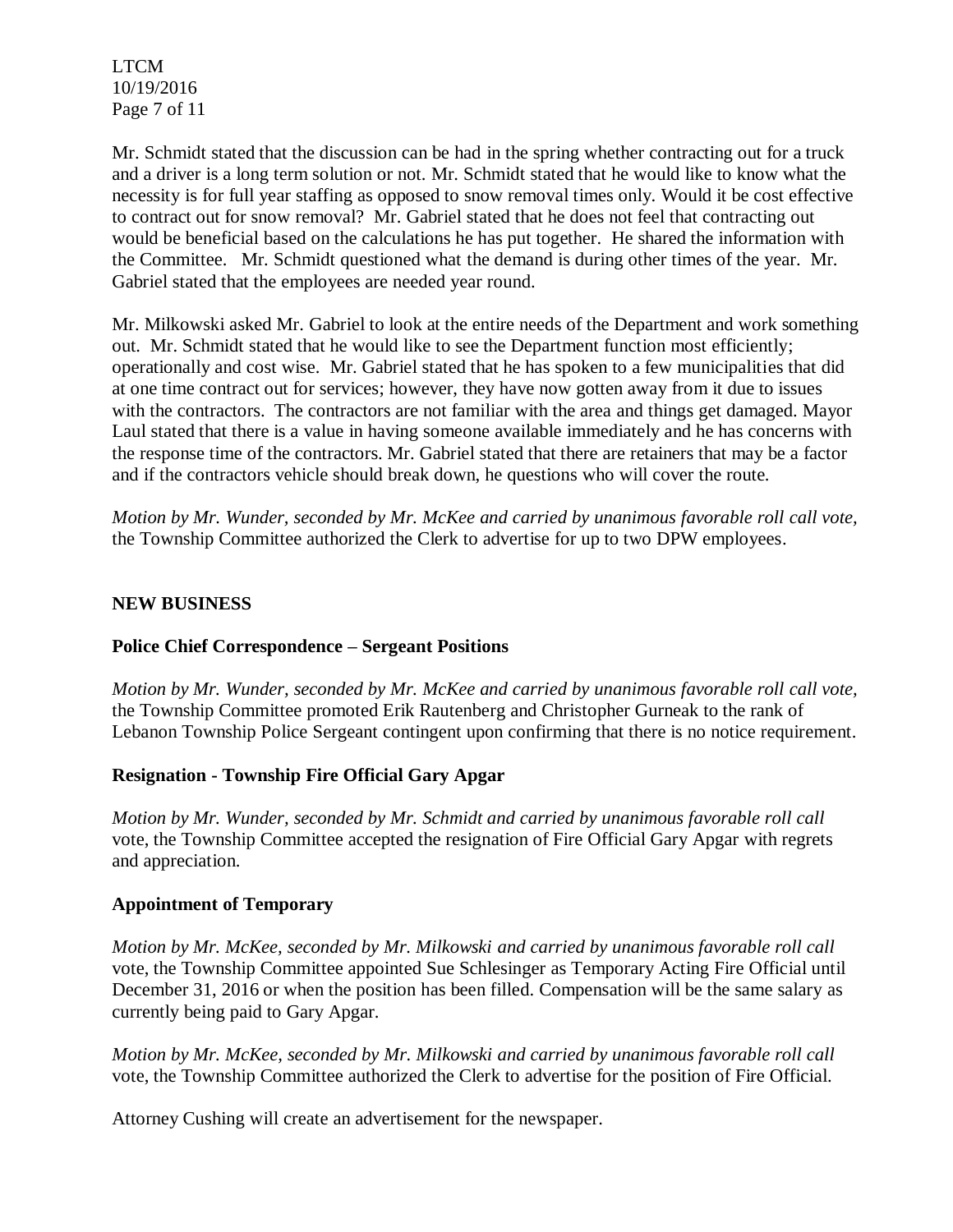LTCM 10/19/2016 Page 8 of 11

# **PRESENTATION OF VOUCHERS**

Committee Members provided a description of vouchers exceeding \$1000.00.

*Motion by Mr. Wunder, seconded by Mr. Schmidt and carried by unanimous favorable roll call*  vote, the Township Committee approved the October 19, 2016 bill list in amount of \$3,392,790.88

## **CORRESPONDENCE**

a. Tax Collector's Report for the Month of September 2016

## **PUBLIC COMMENTS**

*Motion by Mr. McKee, seconded by Mr. Milkowski and carried by unanimous favorable roll call*  vote, the Township Committee opened the public comment portion of the meeting at 7:46 p.m.

There were no comments from the public.

*Motion by Mr. Milkowski, seconded by Mr. Schmidt and carried by unanimous favorable roll call* vote, the Township Committee closed the public comment portion of the meeting at 7:47 p.m.

### **Resolution No. 77-2016 –Executive Session**

Action may be taken at the recommencement of the public meeting relative to Affordable Housing.

*Motion by Mr. Wunder, seconded by Mr. Schmidt and carried by unanimous favorable roll call vote*, the Township Committee approved Resolution No. 77-2016 and convened in to Executive Session at 7:48 p.m.

## **TOWNSHIP OF LEBANON COUNTY OF HUNTERDON STATE OF NEW JERSEY RESOLUTION NO. 77-2016 RESOLUTION AUTHORIZING EXECUTIVE SESSION**

WHEREAS, the Open Public Meetings Act; *N.J.S.A.* 10:4-6 *et seq*., declares it to be the public policy of the State to insure the right of citizens to have adequate advance notice of and the right to attend meetings of public bodies at which business affecting the public is discussed or acted upon; and

WHEREAS, the Open Public Meetings Act also recognizes exceptions to the right of the public to attend portions of such meetings; and

WHEREAS, the Mayor and Committee find it necessary to conduct an executive session closed to the public as permitted by the *N.J.S.A*. 40:4-12; and

WHEREAS, the Mayor and Committee will reconvene in public session at the conclusion of the executive session;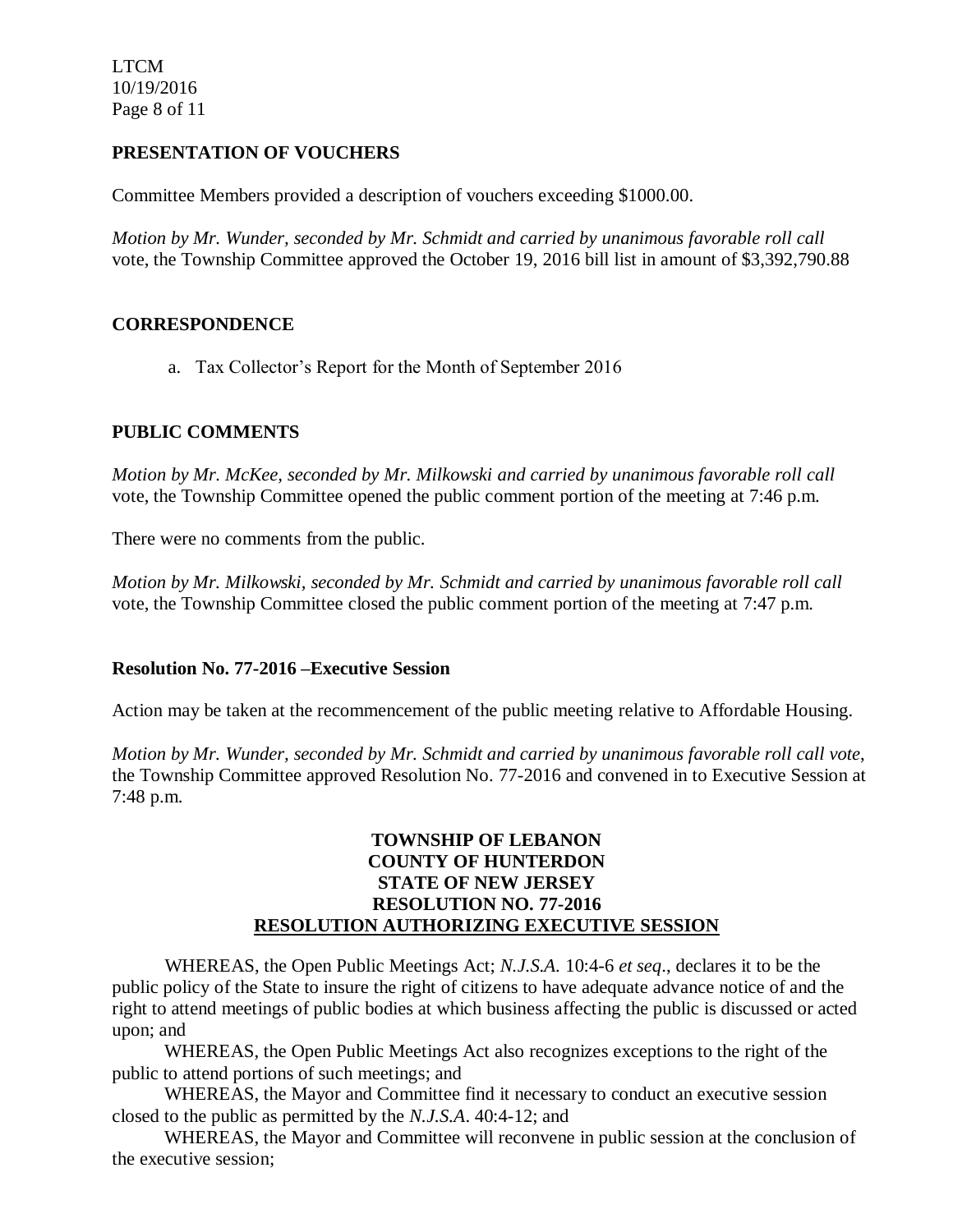LTCM 10/19/2016 Page 9 of 11

NOW, THEREFORE, BE IT RESOLVED by the Mayor and Committee of the Township of Lebanon, County of Hunterdon, State of New Jersey that they will conduct an executive session to discuss the following topic(s) as permitted by *N.J.S.A*. 40:4-12:

A matter which Federal Law, State Statute or Rule of Court requires be kept confidential or excluded from discussion in public (Provision relied upon:

\_\_\_\_\_\_\_\_\_\_\_\_\_\_\_\_\_\_\_\_\_\_\_\_\_\_\_\_\_\_\_\_\_\_\_\_\_\_\_\_\_\_\_\_\_\_\_\_\_\_\_\_); A matter where the release of information would impair a right to receive funds from the federal government;

A matter whose disclosure would constitute an unwarranted invasion of individual privacy;  $\mathbf{X}$  A collective bargaining agreement, or the terms and conditions thereof (Specify contract:

### **CWA Local 1040**);

X A matter involving the purpose, lease or acquisition of real property with public funds, the setting of bank rates or investment of public funds where it could adversely affect the public interest if discussion of such matters were disclosed; Real Estate Acquisitions **97 Red Mill Road**

Tactics and techniques utilized in protecting the safety and property of the public provided that their disclosure could impair such protection;

\_\_\_\_\_\_Investigations of violations or possible violations of the law;

X Pending or anticipated litigation or contract negotiation in which the public body is or may become a party; (The general nature of the litigation or contract negotiations is: **Affordable Housing & Contractual Negotiations**. Professional Service Contracts\_\_\_ \_\_\_. The public disclosure of such information at this time would have a potentially negative impact on the municipality's position in the litigation or negotiation; therefore this information will be withheld until such time as the matter is concluded or the potential for negative impact no longer exists.)

Matters falling within the attorney-client privilege, to the extent that confidentiality is required in order for the attorney to exercise his or her ethical duties as a lawyer; (The general nature of the matter is:

OR the public disclosure of such information at this time would have a potentially negative impact on the municipality's position with respect to the matter being discussed; therefore this information will be withheld until such time as the matter is concluded or the potential for negative impact no longer exists.*)*;

Matters involving the employment, appointment, termination of employment, terms and conditions of employment, evaluation of the performance, promotion or disciplining of any specific prospective or current public officer or employee of the public body, where all individual employees or appointees whose rights could be adversely affected have not requested in writing that the matter(s) be discussed at a public meeting; (The employee(s) and/or general nature of discussion is: Union Contract the public disclosure of such information at this time would violate the employee(s) privacy rights; therefore this information will be withheld until such time as the matter is concluded or the threat to privacy rights no longer exists.;

Deliberation occurring after a public hearing that may result in the imposition of a specific civil penalty or loss of a license or permit;

BE IT FURTHER RESOLVED that the Mayor and Committee hereby declare that their discussion of the subject(s) identified above may be made public at a time when the Township Attorney advises them that the disclosure of the discussion will not detrimentally affect any right, interest or duty of the Township or any other entity with respect to said discussion.

BE IT FURTHER RESOLVED that the Mayor and Committee, for the reasons set forth above, hereby declare that the public is excluded from the portion of the meeting during which the above discussion shall take place.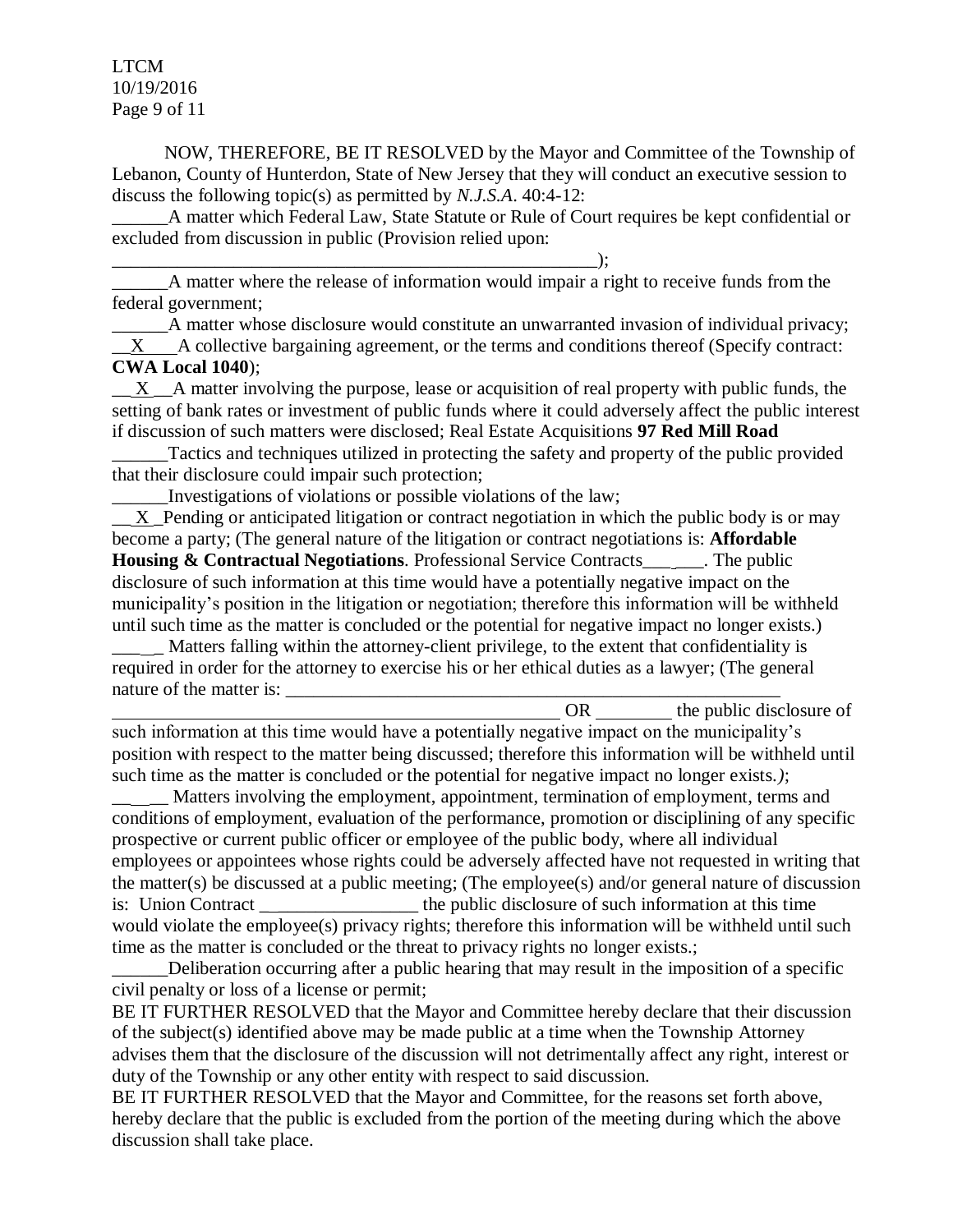LTCM 10/19/2016 Page 10 of 11

The Township Committee reconvened the Public Meeting at 8:46 p.m.

## **Affordable Housing**

Attorney Cushing stated that the Township has been a part of the Vicinage 13 Municipal Group that is representing municipalities in Hunterdon, Warren and Somerset Counties with regard to the Affordable Housing litigation. At a previous time, the Township made a contribution of \$1500 to be a participant of the Group. The Group has now informed the Township that it will need an additional \$5000 to cover the cost of the two attorneys, who are representing the various municipalities and for the two experts. The matter is in the discovery process at this time and depositions are being conducted with many motions being made. There is a motion returnable at the end of October so the Committee must make a quick decision to determine if the Township's immunity continues or if it will be lost. Attorney Cushing stated that he brought the matter to the Committee in closed session where they weighed the benefits and the detriments of paying the \$5000 and remaining in the Group. Attorney Cushing stated that he advised the Committee that it is beneficial to have the immunity and the fee of \$5000 is much less than the Township would pay for the attorneys and experts, if it were on its own in the litigation. The Committee feels that since there are so many uncertainties at this time the sensible thing to do is to continue to participate in the Group and to see what happens in the future. It would also be wise to obtain additional advice from the Township Planner.

### **Resolution No. 78-2016 Affordable Housing – Shared Services Defense Agreement**

*Motion by Mr. McKee, seconded by Mr. Schmidt and carried by unanimous favorable roll call vote,* the Township Committee adopted Resolution No. 78-2016.

### **TOWNSHIP OF LEBANON, HUNTERDON COUNTY RESOLUTION NO. 78-2016 AUTHORIZING EXECUTION OF SHARED SERVICES DEFENSE AGREEMENT**

WHEREAS, the Township of Lebanon filed a Declaratory Judgment Action in the Superior Court of New Jersey, Hunterdon County, in furtherance of the Supreme Court's March 10, 2015, decision captioned In re Adoption of N.J.A.C. 5:96 & 5:97 by N.J. Council on Affordable Housing, 221 N.J. 1 (2015) (the "Supreme Court Decision"), which was assigned to the Honorable Thomas C. Miller, P.J., Cv.; and

WHEREAS, over 57 similar Declaratory Judgment Actions are before Judge Miller in Vicinage 13;

WHEREAS, many of these municipalities (collectively the "Vicinage 13 Municipal Group") wish to cooperate collectively regarding the strategy and development of discovery, motions, briefs, and trial practice that may be used in the above-referenced Declaratory Judgment Actions, thereby saving time and monies for individual municipalities;

WHEREAS, the Township desires to continue to participate in the Vicinage 13 Municipal Group; and

WHEREAS, the Township entered into and executed a Municipal Shared Services Defense Agreement for Vicinage 13 (hereinafter Vicinage 13 MSSDA), so that the rights and responsibilities of each municipality that wishes to sign the agreement are defined; and

WHEREAS, the extent and scope of the litigation has exceeded original expectations; and